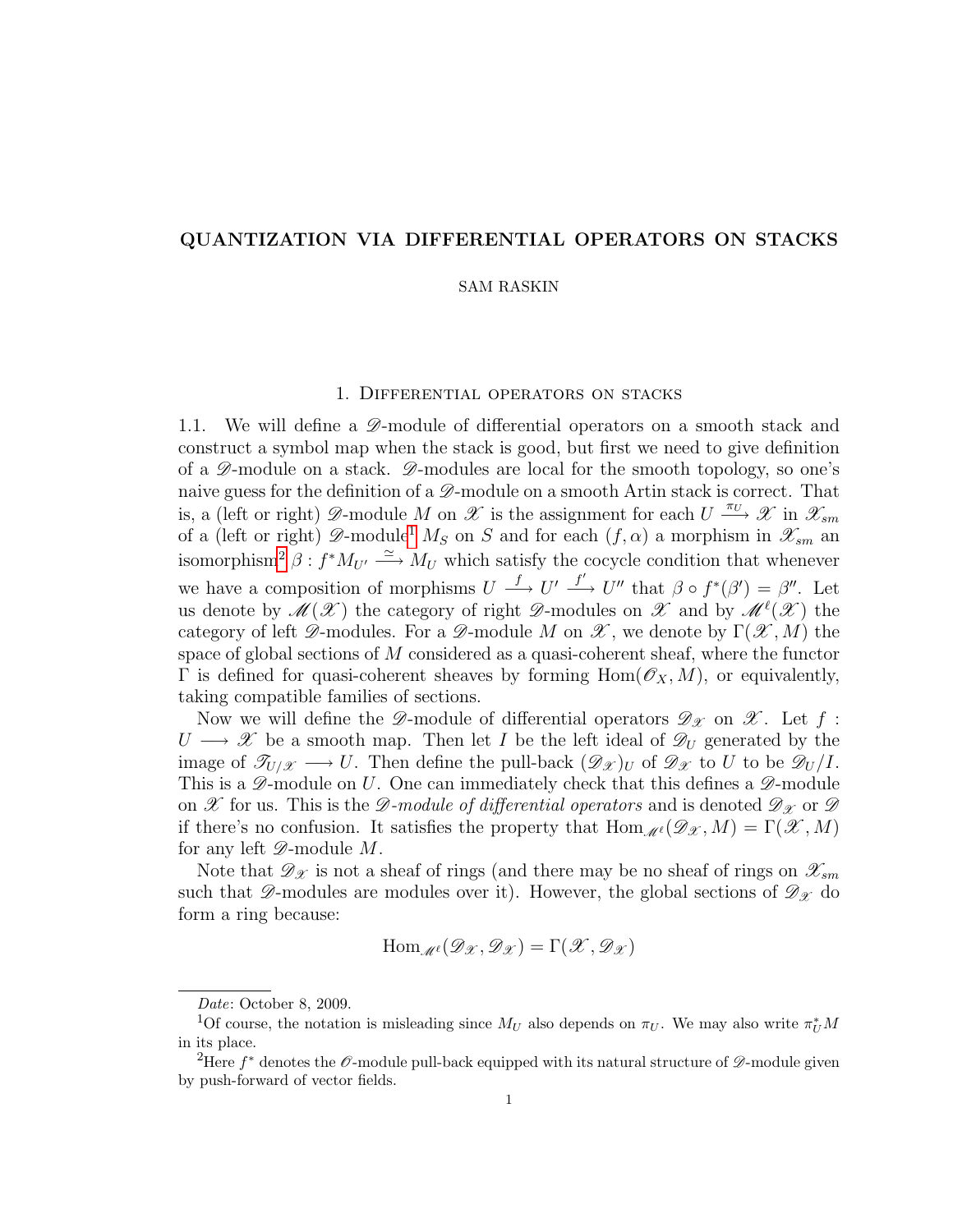### 2 SAM RASKIN

It will be convenient for us to consider  $\Gamma(\mathscr{X}, \mathscr{D}_{\mathscr{X}})$  as an associative algebra via the algebra structure opposite to the one above, and we will do this throughout the following, denoting<sup>[3](#page-1-0)</sup> this algebra by  $D_{\mathscr{X}}$ .

 $\mathscr{D}_{\mathscr{X}}$  is filtered by the order of a differential operator and the induced filtration on  $D_{\mathscr{X}}$  is compatible with the algebra structure, making  $D_{\mathscr{X}}$  an almost commutative algebra, i.e., a filtered algebra with commutative quotient, so that  $\text{Gr } D_{\mathcal{X}}$  is a graded Poisson algebra.

We denote<sup>[4](#page-1-1)</sup> by  $P_{\mathscr{X}}$  the algebra  $\Gamma(\mathscr{X}, \text{Sym} \mathscr{T}^{sh}_{\mathscr{X}})$ . This is a graded Poisson algebra, as one can easily check by chasing the definitions.

1.2. Of course, none of the above constructions involved any kind of goodness. However, the construction of a symbol map  $\sigma : Gr D_{\mathcal{X}} \hookrightarrow P_{\mathcal{X}}$  does. We claim that goodness implies an isomorphism<sup>[5](#page-1-2)</sup> Sym  $\mathcal{T}_{\mathcal{X}}^{sh} \stackrel{\simeq}{\longrightarrow}$  Gr $\mathcal{D}_{\mathcal{X}}$ , so that the *symbol map*  $\sigma$ is defined to be the composition:

$$
\mathrm{Gr}(\Gamma(\mathcal{X},\mathcal{D}_{\mathcal{X}})\hookrightarrow \Gamma(\mathrm{Gr}\,\mathcal{D}_{\mathcal{X}})\xrightarrow{\simeq} \Gamma(\mathrm{Sym}\,\mathcal{F}_{\mathcal{X}}^{sh})
$$

where the first morphism comes from left exactness of  $\Gamma$ . Then  $\sigma$  is a morphism of algebras commuting with Poisson brackets.

Indeed for  $f: U \longrightarrow \mathcal{X}$  smooth, there is a (dual) relative de Rham complex of  $\mathscr{D}_U$ :

$$
C^{\bullet} = \ldots \longrightarrow \Lambda^2 \mathcal{F}_{U/X} \otimes \mathcal{D}_U \longrightarrow \mathcal{F}_{U/X} \otimes \mathcal{D}_U \longrightarrow \mathcal{D}_U \longrightarrow 0 \longrightarrow \ldots
$$

Observe that  $H^0(C^{\bullet}) = \mathscr{D}_U/\mathscr{D}_U \mathscr{T}_{U/x} = f^* \mathscr{D}_{\mathscr{X}}$ . Then  $C^{\bullet}$  has an obvious filtration F for which the associated graded is  $Sym(\mathscr{T}_{U/X} \longrightarrow \mathscr{T}_U)$ , namely, this filtration has  $F^jC^{-i} = \Lambda^i \mathscr{T}_{U/\mathscr{X}} \otimes \mathscr{D}_U^{\leq j-i}$  $U$ <sup> $\geq$  $7^{-i}$ . Then goodness gives an quasi-isomorphism</sup>  $\text{Sym}(\mathscr{T}_{U/X} \longrightarrow \mathscr{T}_U) \longrightarrow \text{Sym } f^* \mathscr{T}_{\mathscr{X}}^{sh}$ . The spectral sequence for the complex  $C^{\bullet}$ with its filtration above then tells us that  $C^{\bullet}$  is concentrated in degree 0, with  $\text{Gr}(f^*\mathscr{D}_{\mathscr{X}}) = \text{Gr}(H^0(C^{\bullet})) = \text{Sym } f^*\mathscr{T}^{sh}_{\mathscr{X}}$ . This gives us the desired result.

1.3. Let us conclude this section by translating this into the setting of twisted  $\mathscr{D}$ -modules. Let  $\mathscr{L}$  be a line bundle on  $\mathscr{X}$ . For each  $\lambda \in \mathbb{C}$ , the notion of an  $\mathscr{L}^{\otimes\lambda}$ -twisted  $\mathscr{D}$ -module on  $\mathscr{X}$  is clear: it is a compatible family of  $\mathscr{L}^{\otimes\lambda}$ -twisted  $\mathscr{D}$ modules on elements of  $\mathscr{X}_{sm}$ . There is a canonical  $\mathscr{L}^{\otimes\lambda}$ -twisted  $\mathscr{D}$ -module  $\mathscr{D}_{\mathscr{X},\mathscr{L}^{\otimes\lambda}}$ which corepresents global sections and whose global sections form an algebra. For a good stack, there is a symbol map  $\sigma_{\mathscr{L}^{\otimes \lambda}} : Gr D_{\mathscr{X},\mathscr{L}^{\otimes \lambda}} \hookrightarrow P_{\mathscr{X}}$  defined as above. Note however that unlike the scheme case, for stacks Gr  $D_{\mathscr{X},\mathscr{L}^{\otimes\lambda}}$  does depend on the choice L and  $\lambda$ . For example, it is shown in [\[BD\]](#page-5-0) that for  $\mathscr{X} = \text{Bun}_G(X)$  with X a

<span id="page-1-0"></span> $3$ Our notation differs slightly from that of [\[BD\]](#page-5-0). Namely, they denote by  $D_{\mathscr{X}}$  the sheaf of algebras End  $\mathcal{A}(\mathscr{D}_{\mathscr{X}})$  with the opposite algebra structure, instead of its global sections. However, we do not need use this sheaf of algebras, only its global sections, so we deal only with its global sections.

<span id="page-1-1"></span><sup>4</sup>A similar remark to footnote [3](#page-1-0) holds.

<span id="page-1-2"></span><sup>&</sup>lt;sup>5</sup>If  $\mathscr X$  is not good, then this is a mere surjection.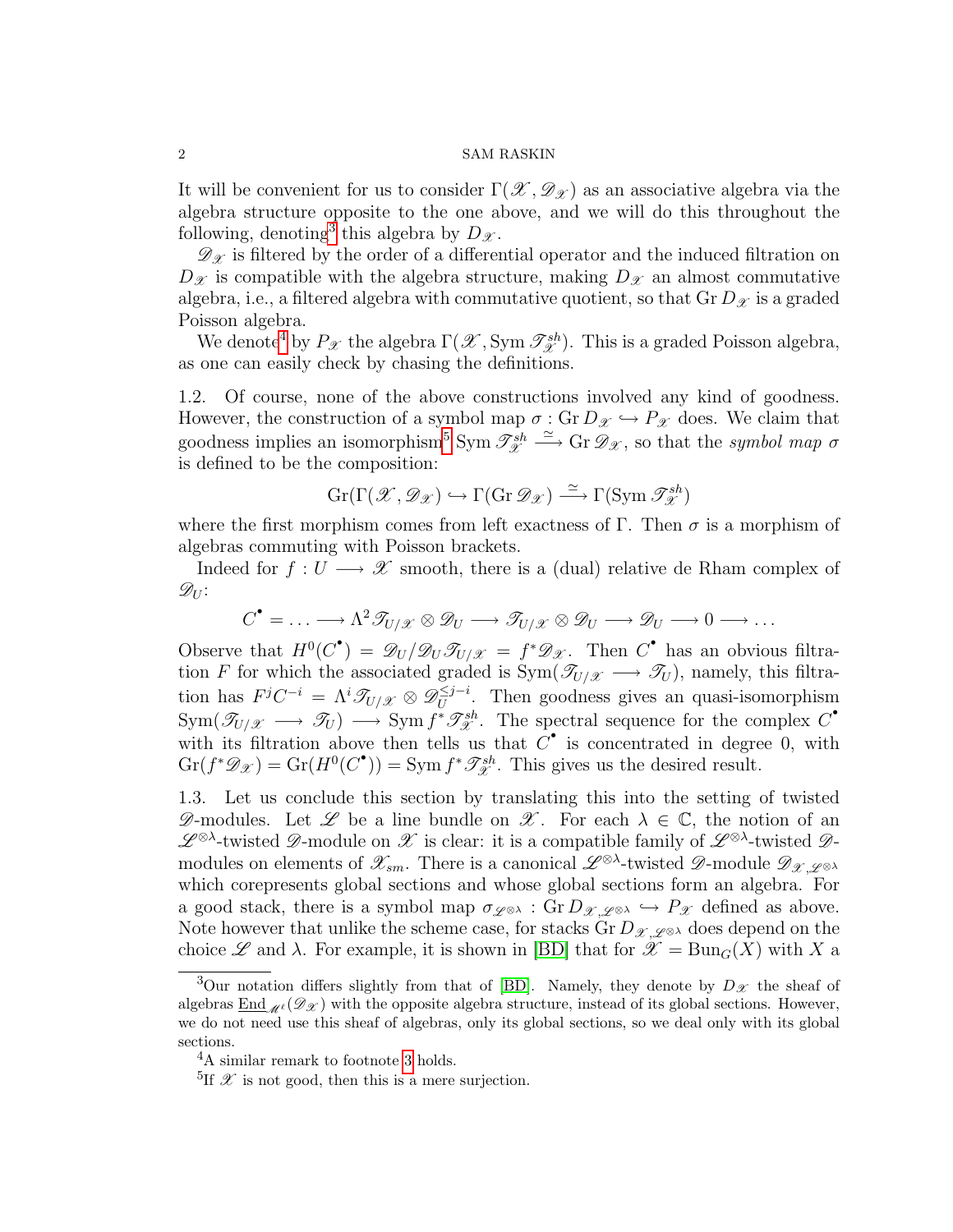projective curve and  $\mathscr{L} = \omega_{\text{Bun}_G} = \det^L \Omega^1_{\text{Bun}_G}$ , then  $\text{Gr} D_{\mathscr{X},\mathscr{L}^{\otimes \lambda}}$  has global sections if and only if  $\lambda = 1/2$ .

# 2. Quantization schema

2.1. Next, we will describe a local to global principal for "quantization" of the Poisson algebra of symbols  $P_{\mathcal{X}}$  for a smooth quotient stack  $\mathcal{X}$  and some variations on this theme. Here by quantization we mean to produce a filtered associative algebra whose associated graded is a given graded Poisson algebra.

2.2. A *Harish-Chandra pair*  $(g, K)$  is the following data:  $g$  is a Lie algebra, K is an algebraic group (by which we mean K is of finite type), there is an action of K on **g** and there is an embedding  $\mathfrak{k} \hookrightarrow \mathfrak{g}$  of Lie algebras which commutes with the K-action (where K acts on  $\mathfrak k$  via the adjoint action) and whose induced  $\mathfrak k$ -action on **g** agrees with the adjoint action. A *Harish-Chandra module* for  $(g, K)$  is a vector space M given a g-module structure and a K-module such that the two induced **k-module structures agree and so that the action map**  $\mathfrak{g} \otimes M \longrightarrow M$  **is a morphism** of K-modules.

Suppose we have a Harish-Chandra pair  $(\mathfrak{g}, K)$  acting on a smooth scheme X, that is, there is an action of K on X and a K-equivariant Lie algebra map  $\mathfrak{g} \longrightarrow \Gamma(X, \mathcal{T}_X)$ such that the map  $\mathfrak{k} \longrightarrow \Gamma(X, \mathscr{T}_X)$  is that induced by the action of K. Let  $\mathscr{X}$  be the quotient  $X/K$  with projection  $\pi : X/K \longrightarrow \mathscr{X}$ . We suppose throughout this section that  $\mathscr X$  is good.

Remark 2.1. In this setting,  $\mathscr{D}$ -modules on  $\mathscr{X}$  are equivalent to K-equivariant  $\mathscr{D}$ modules on X. There is a useful procedure for moving between  $(\mathfrak{g}, K)$ -modules and  $\mathscr{D}$ -modules on  $\mathscr{X}$  called localization. First, observe that for a  $\mathscr{D}$ -module M on  $\mathscr{X}$ ,  $\Gamma(X, M)$  is naturally a  $(\mathfrak{g}, K)$ -module. On the other hand, given a  $(\mathfrak{g}, K)$ -module N, we can produce a K-equivariant  $\mathscr{D}$ -module on X, i.e., a  $\mathscr{D}$ -module on X, by forming  $\Delta(N) := \mathscr{D}_X \otimes_{U(\mathfrak{g})} N$ . The functor  $\Delta$  is left adjoint to the functor  $\Gamma(X, -)$ .

<span id="page-2-0"></span>**Exercise 2.2.** Let Vac be the Harish-Chandra "vacuum module" Ug⊗<sub>Ut</sub>  $\mathbb{C}$  where  $\mathbb{C}$ is a module over  $\mathfrak k$  via the trivial action, so that V ac corepresents  $M \mapsto M^K$ . Show that  $\Delta (Vac) = \mathscr{D}_{\mathscr{X}}$ .

2.3. First, let us describe the local players in the quantization schema. So we define  $P_{(\mathfrak{g},K)}$  to be  $\text{Sym}(\mathfrak{g}/\mathfrak{k})^K$  and  $D_{(\mathfrak{g},K)}$  to be  $(U\mathfrak{g}/U\mathfrak{g}\cdot\mathfrak{k})^K$ , which are exactly the "Hamiltonian reductions" of Sym  $\mathfrak g$  and  $U\mathfrak g$  along  $K$ , so the former is a Poisson algebra and the later an almost commutative algebra. Note that there is a local symbol map  $\sigma_{(\mathfrak{g},K)} : Gr D_{(\mathfrak{g},K)} \hookrightarrow P_{(\mathfrak{g},K)}$ . One can check directly that  $D_{(\mathfrak{g},K)}$  is the algebra opposite to  $\text{End}_{(\mathfrak{g},K)}(Vac)$ .

The global players are of course  $P_{\mathcal{X}}$  and  $D_{\mathcal{X}}$  from Section [1.](#page-0-2) By Exercise [2.2](#page-2-0) and because  $\text{End}_{(\mathfrak{g},K)}(Vac)^{op} = D_{(\mathfrak{g},K)}$ , there is an algebra morphism  $h: D_{(\mathfrak{g},K)} \longrightarrow$  $D_{\mathscr{X}}$ . There is also a morphism  $h^{cl}: P_{(\mathfrak{g},K)} \longrightarrow P_{\mathscr{X}}$  as follows. One can directly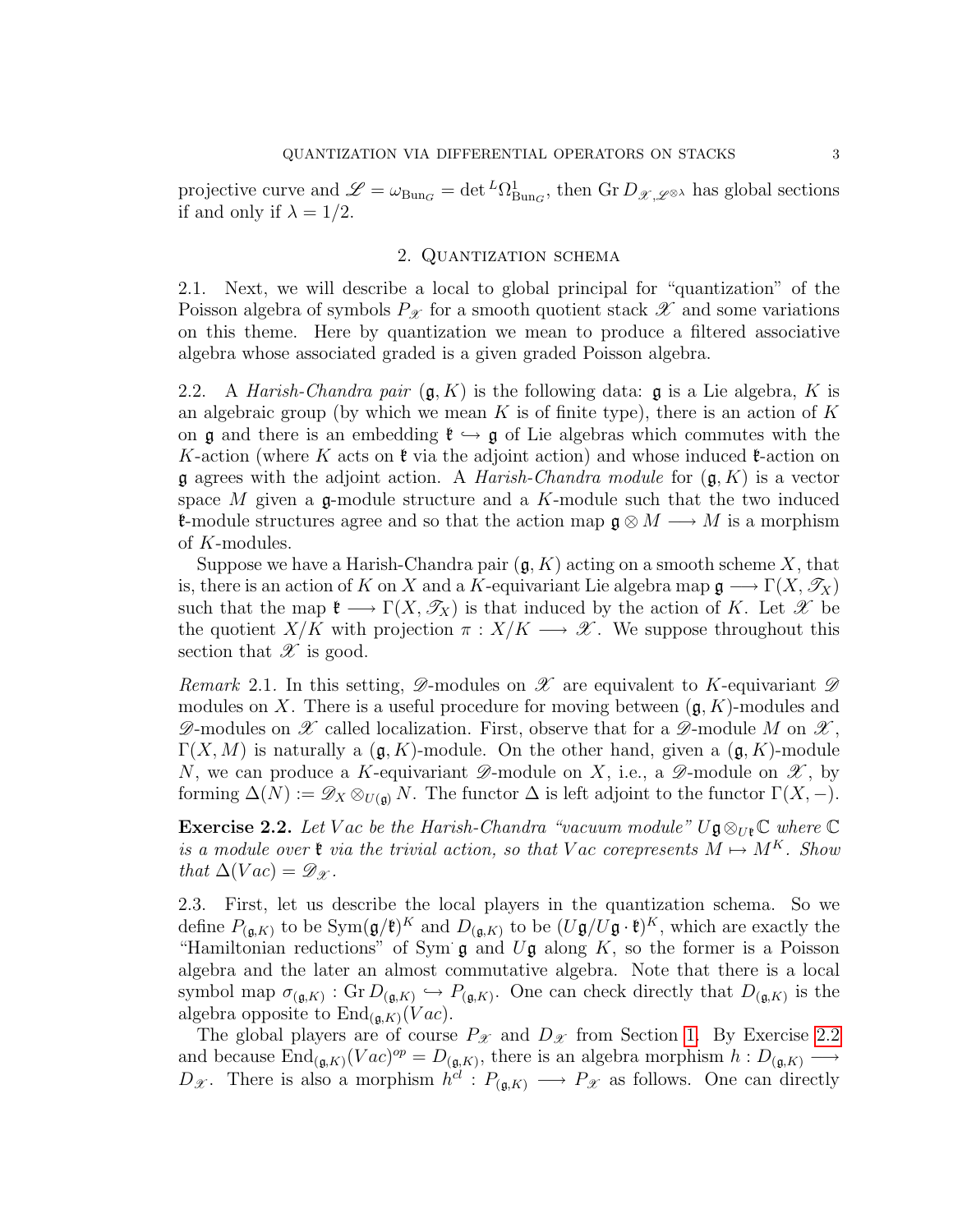### 4 SAM RASKIN

check that the pull-back of Sym  $\mathcal{T}_{\mathcal{X}}^{sh}$  to X is  $(\text{Sym}(\mathcal{T}_X)/\text{Sym}(\mathcal{T}_X) \cdot \mathfrak{k})$  and that  $\Gamma(\mathscr{X}, \text{Sym}(\mathscr{T}_{\mathscr{X}}^{sh}) = \Gamma(\text{Sym}(\mathscr{T}_X)/\text{Sym}(\mathscr{T}_X) \cdot \mathfrak{k})^K$ . But then the definition of  $h^{cl}$  is obvious: it is induced by the realization of  $\mathfrak g$  as vector fields on X. Observe that this strategy for defining  $h^{cl}$  can be easily modified to give an (equivalent) definition of  $h$ , so one can see that the following diagram commutes:

$$
\begin{array}{ccc}\n\operatorname{Gr} D_{(\mathfrak{g},K)} & \xrightarrow{h} & \operatorname{Gr} D_{\mathscr{X}} \\
\downarrow^{\sigma} & & \downarrow^{\sigma} \\
P_{(\mathfrak{g},K)} & \xrightarrow{h} & P_{\mathscr{X}}\n\end{array}
$$

The local quantization condition is that the local symbol map  $\sigma_{(\mathfrak{g},K)}$  is an isomorphism. The *global quantization condition* is that h above is strictly<sup>[6](#page-3-0)</sup> compatible with filtrations. In this case, it is clear that the image of  $h$  is a quantization of the image of  $h^{cl}$ . Note that if the local and global quantization conditions are satisfied and  $h^{cl}$ is a surjection, then h is a surjection and  $D_{\mathscr{X}}$  is a quantization of  $P_{\mathscr{X}}$ .

2.4. Described above is really a toy model of the quantization schema used in [\[BD\]](#page-5-0). They apply the above setting when the group  $K$  is affine but not of finite type<sup>[7](#page-3-1)</sup> and in the setting of twisted  $\mathscr{D}$ -modules. We will briefly describe how things look in these settings.

First, let us continue to assume that g is a finite dimensional Lie algebra and K is finite type. Suppose  $\tilde{\mathfrak{g}}$  is an extension of  $\mathfrak{g}$  by  $\mathbb C$  which is split over  $\mathfrak{k}$ . We denote by 1 the element  $1 \in \mathbb{C} \subset \tilde{\mathfrak{g}}$ . Fix a non-zero complex number  $\lambda$  and form the twisted universal enveloping algebra  $U'(\mathfrak{g}) = U'_{\lambda}(\mathfrak{g})$  at level  $\lambda$  by taking the universal enveloping algebra of  $\tilde{g}$  and modding out by the relation  $1 - \lambda$ . Modules over this algebra are equivalent to modules over  $\tilde{\mathfrak{g}}$  on which 1 acts as multiplication by  $\lambda$ .  $U'(\mathfrak{g})$  is a filtered associative algebra whose associated graded is the Poisson algebra Sym( $\mathfrak{g}$ ) by the PBW theorem. We let  $D'_{(\mathfrak{g},K)}$  be  $(U'(\mathfrak{g})/U'(fg) \cdot \mathfrak{k})^K$ , which is equipped with a symbol map  $\sigma_{\mathfrak{g},K} : Gr D_{(\mathfrak{g},K)} \hookrightarrow P_{(\mathfrak{g},K)}$ . Suppose now that  $\mathscr L$ is a line bundle on X equivariant with respect to the  $(\widetilde{\mathfrak{g}}, K)$  action on X (where  $\tilde{\mathfrak{g}}$  acts via  $\tilde{\mathfrak{g}} \longrightarrow \mathfrak{g}$  and such that 1 acts as multiplication by 1. Then we get a commutative diagram:

$$
\begin{array}{ccc}\n\operatorname{Gr} D'_{(\mathfrak{g},K)} & \xrightarrow{h} & \operatorname{Gr} D_{\mathscr{X},\mathscr{L}^\lambda} \\
\downarrow^{\sigma} & & \downarrow^{\sigma} \\
P_{(\mathfrak{g},K)} & \xrightarrow{h} & P_{\mathscr{X}}\n\end{array}
$$

<span id="page-3-0"></span><sup>&</sup>lt;sup>6</sup>A morphism  $f: A \longrightarrow B$  of abelian groups with filtrations F and G respectively is *strictly* compatible with filtrations if  $f(F^iA) = G^iB \cap f(A)$ .

<span id="page-3-1"></span> ${}^{7}$ A standard fact from algebraic group theory says that K is then a projective limit of affine algebraic groups. This is routine to check just by translating it into a statement about Hopf algebras.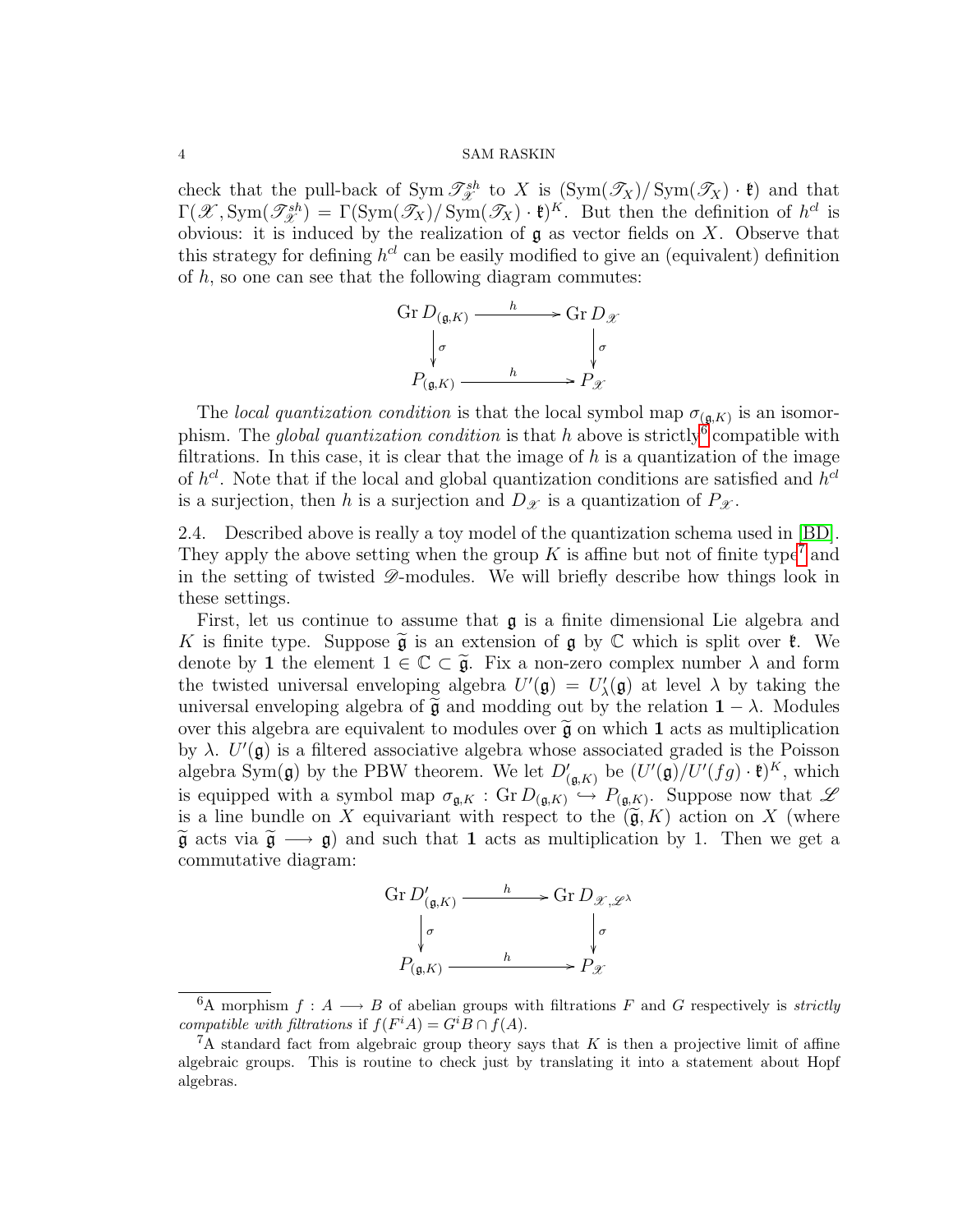One can formulate in the same manner as above the twisted analogues of the local and global quantizations conditions.

2.5. Next, let us formulate this quantization scheme for  $K$  not necessarily of finite type. First, one has to take some care in ensuring that  $\mathscr{X} = X/K$  is an Artin stack. To do this, we suppose the following: X admits a K-invariant Zariski open cover  $\{U_i\}$  such that for all i, there is a normal subgroup  $K_i$  of K such that  $K/K_i$ is finite type and the fpqc stack quotient  $U_i/K_i$  is a smooth scheme. In this case,  $X/K = \cup (K/K_i) \setminus (U_i/K_i)$ , and each term of this union is an open substack of X which is an Artin stack.

In this infinite-dimensional setting, all of our players obtain topologies. Let us describe them. Because  $\mathfrak k$  is a projective limits of its finite dimensional Lie algebra quotients, it is a complete topological Lie algebras. To describe the structure of  $\mathfrak{g}$ , we need the following notion:

Definition 2.3. A Tate vector space is a topological vector space which contains an open subspace which is a projective limit of discrete, finite-dimensional vector spaces.

The canonical example is  $\mathbb{C}((t))$  with  $\mathbb{C}[[t]]$  as the the choice of subspace in the definition. The notion of a Tate vector space is self-dual, so that Tate vector spaces are the smallest category of topological vector spaces closed under duality and containing the discrete vector spaces. There are many fine expositions of this notion.

Then in our infinite dimensional setting, g is a Lie algebra in the category of Tate vector spaces. For example, this is true of  $\mathfrak{g}_0((t))$ , where  $\mathfrak{g}_0$  is a finite dimensional Lie algebra. By a Harish-Chandra pair  $(\mathfrak{g}, K)$  in this setting we mean that we have  $\mathfrak{k} \hookrightarrow \mathfrak{g}$  with K acting on  $\mathfrak{g}$  preserving  $\mathfrak{k}$  and such that the induced action on  $\mathfrak{k}$  is the adjoint action, and so that for each open K-invariant subspace  $V \subset \mathfrak{g}$ , the action of K on  $\mathfrak{g}/V$  is "algebraic," i.e., it is a union of representations each of which factors through some (possibly varying) finite-type quotient  $K$ . For example, this condition holds with the larger algebra being the loop algebra  $\mathfrak{g}_0((t))$  of some finite dimensional algebra  $\mathfrak{g}_0$  and  $K = G_0(\mathbb{C}[[t]])$ .

The algebras Sym  $\mathfrak g$  and  $U\mathfrak g$  are topologized by taking the (left) ideals generated by open subalgebras of g as a neighborhood basis around 0, so we can form the completions Symg and  $\underline{U}$ g. As above, we take K invariants of these algebras modded out by the closure of the (left) ideal generated by  $\mathfrak k$  in these completions to get algebras  $P_{\mathfrak{g},K}$  and  $D_{\mathfrak{g},K}$ .

The sheaf  $\mathcal{T}_X$  is a projective limit of vector bundles such that its bracket is continuous, where we define for  $U \subset X$  open affine a neighborhood basis of 0 in  $\mathscr{T}_X(U)$  to be the annihilator of a finitely generated subalgebra of  $\Gamma(U,\mathscr{O})$ .<sup>[8](#page-4-0)</sup> Then Sym  $\mathcal{T}_X$  obtains a topology and we denote its completion by Sym  $\mathcal{T}_X$ . This is a sheaf of complete Poisson algebras. Then we take  $P_{\mathcal{X}}$  is given by taking global sections

<span id="page-4-0"></span><sup>&</sup>lt;sup>8</sup>This is the topology inherited by considering  $\mathcal{T}_X$  as endomorphisms.